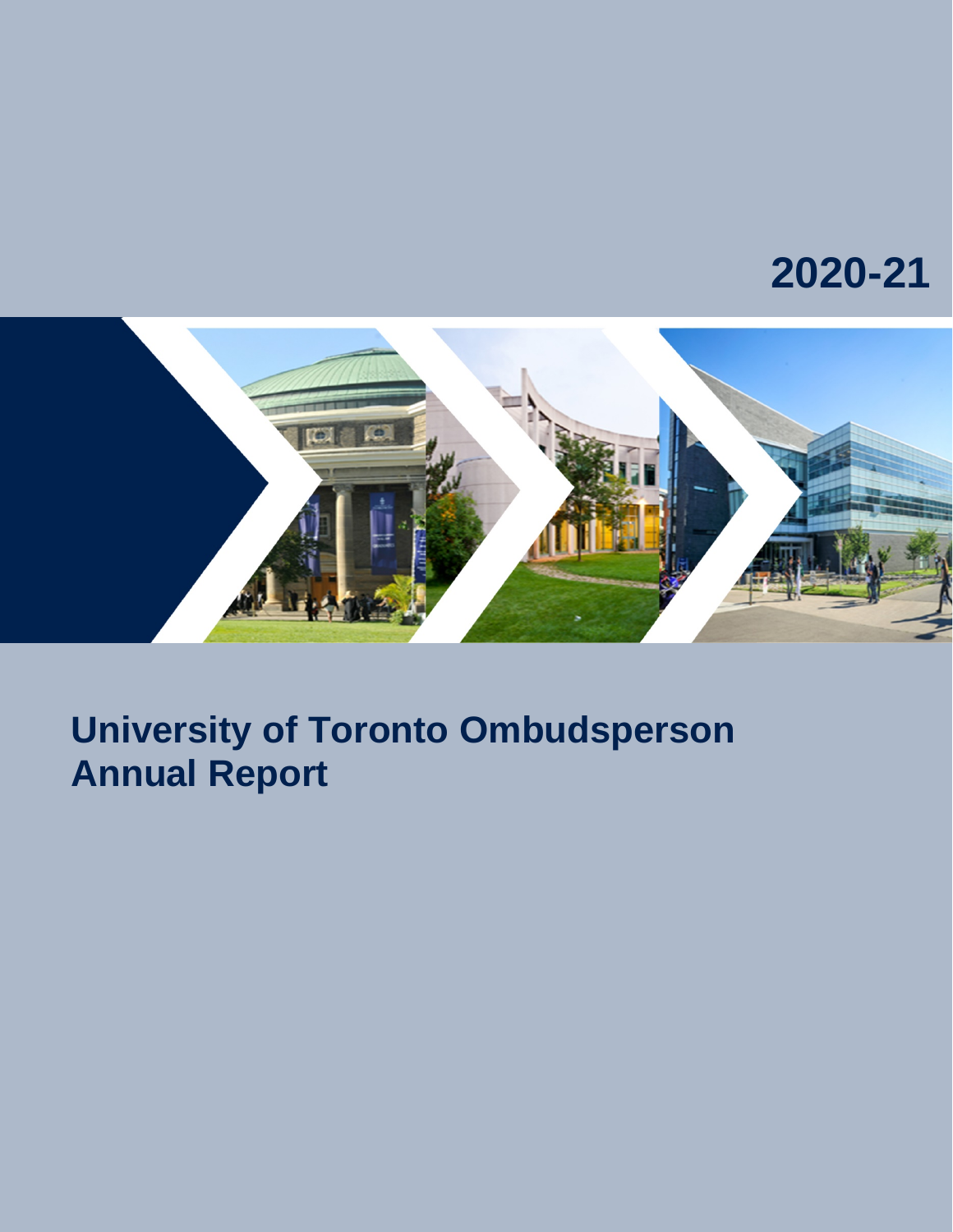## **TABLE OF CONTENTS**

| Ι. | Who Sought Our Assistance, Why They Came & How We Helped Them |  |
|----|---------------------------------------------------------------|--|
|    |                                                               |  |
|    |                                                               |  |
|    |                                                               |  |
|    |                                                               |  |
| П. |                                                               |  |
|    |                                                               |  |
|    | IV. Appendix A-List of Recommendations, 2015-16 to 2019-20 16 |  |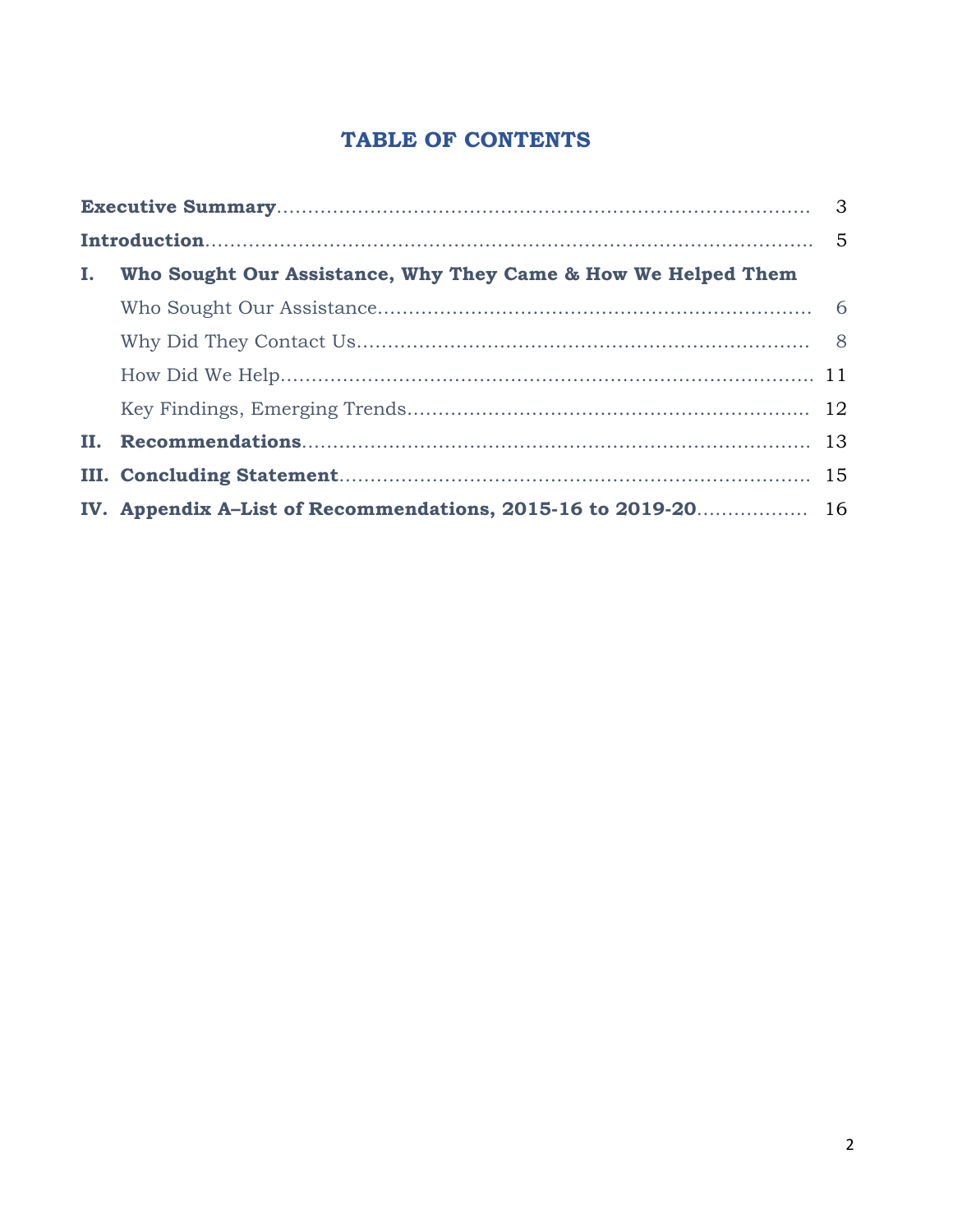#### **Executive Summary**

The University Ombudsperson is appointed by the Governing Council (GC) under the *Terms of Reference* it developed and reports annually to the GC and the University community. The Office of the Ombudsperson has two responsibilities: 1) to respond to requests for assistance from individual members of the University community who fall under the responsibility of the Governing Council, and 2) to alert the Governing Council and the University administration to those issues of broader significance (systemic issues) that merit review.

In 2020-21 the Office dealt with 358 complainants, 331 of which were new cases; the remaining were carried forward from the previous year. The number of new cases received was slightly lower than the 341 new cases received by the Office in 2019-20. In general, the concerns brought to the Office were comparable to those in prior years, with a few exceptions. We had to create a new sub-category of "Covid regulations," in a year in which all members of the University community had to adapt very quickly to new rules and remote teaching methods. Academic integrity issues more than doubled compared to 2019-20, probably reflecting challenges that can be posed by online learning and evaluation.

While most cases were straightforward, often requiring the provision of information and/or referral, we conducted 9 inquiries (defined as cases needing extensive review of email correspondence as well as virtual meetings with staff and complainants), and we had one case which was sufficiently serious that I requested that Senior Administration authorize and oversee and investigation. The latter was handled with fairness to all concerned parties, and the case was closed.

Based on experience in the past year as well as preceding years, I offer the following recommendations:

1. Consider developing mechanisms to facilitate informal support networks for PMs. While some PMs in large academic units may already have such networks, those in smaller units may benefit from help in connecting them with others in similar positions, both inside the University community and through involvement in professional associations external to the University.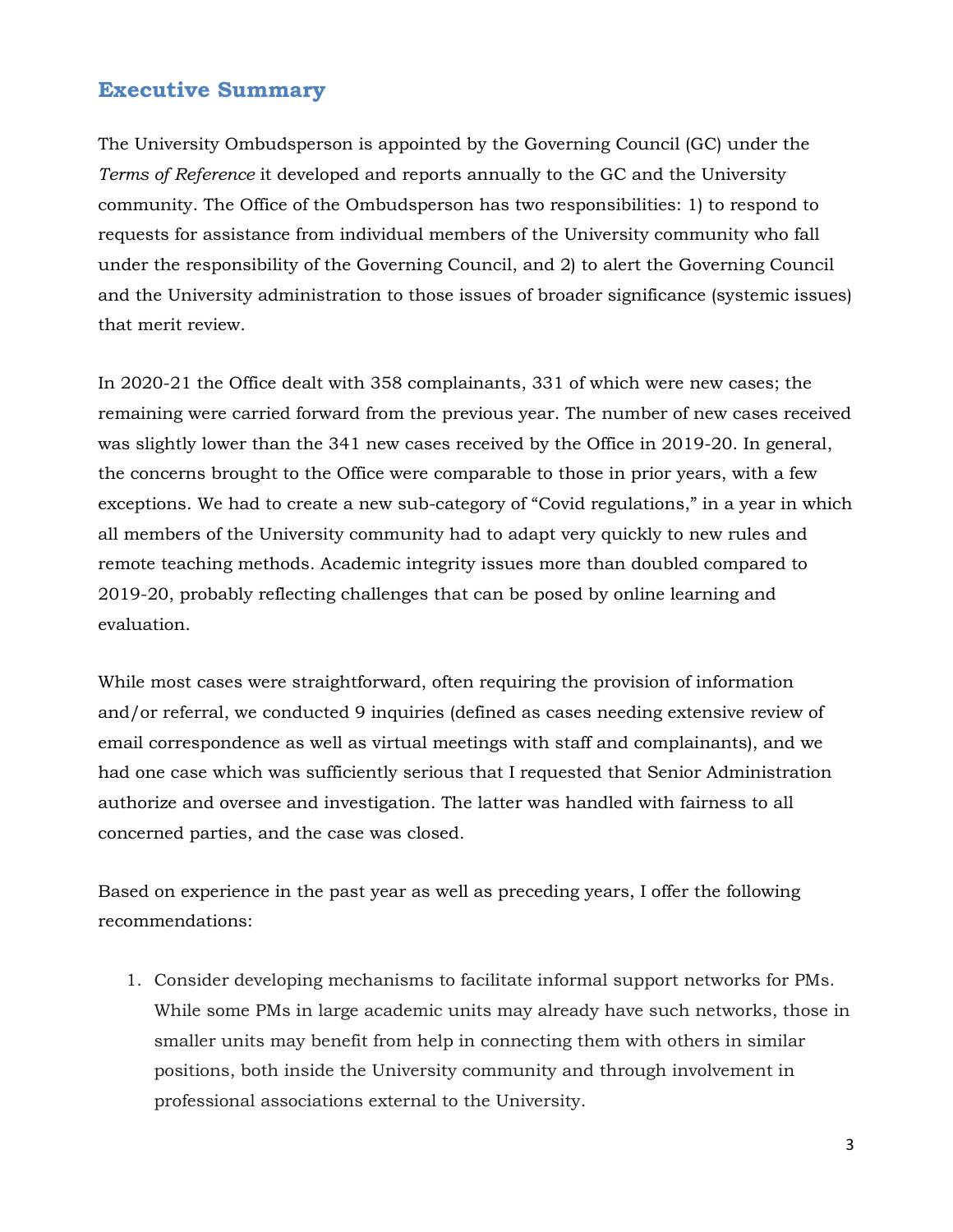- 2. Consider an enhanced communication strategy, aimed at informing PMs about and encouraging them to take advantage of the many learning opportunities that are or soon will be available. In particular, priority could be given to publicizing the Manager's Academy, which is aimed at new managers, and the many aspects of effectively building and leading a team [\(https://ulearn.utoronto.ca/leadership\)](https://ulearn.utoronto.ca/leadership).
- 3. I encourage the University to examine its policies and practices in regard to uncivil conduct and harassment, with an eye towards a) encouraging disclosure of problems, b) improving the clarity of the policies and guidelines, c) increasing the transparency of the processes, and d) enhancing the quality and alacrity of responses to complaints. A critical examination of how these complex problems have been handled *across academic units and across constituencies* (students, staff, and faculty), could lead to recommendations with wide-ranging benefits for the University community.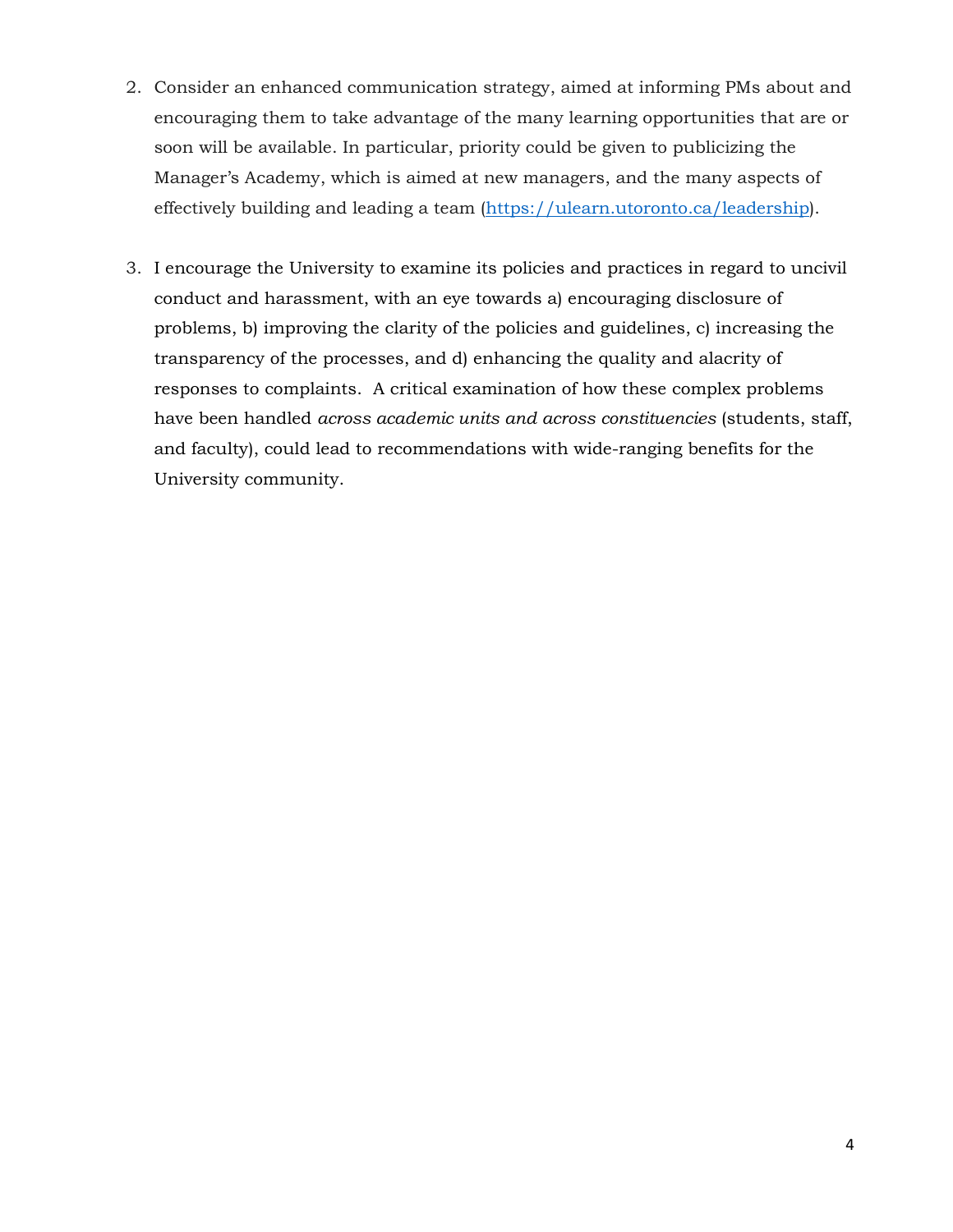## **Introduction**

In October 1975, the Governing Council (GC) established the Office of the University Ombudsperson (Office), including its *Terms of Reference*, with a mandate to support the University's commitment to fairness in dealings with its members. The Office is independent of the University administration, and accountable solely to Governing Council.

As mandated by the *Terms of Reference,* the Office of the Ombudsperson reports annually to Governing Council and through it, to the University community. The purpose of the Annual Report is twofold: 1) to report on the requests for assistance from individual members of the University community, and 2) to alert Governing Council and the University administration to those issues of broader significance (systemic issues) that merit review. In this latter role, the Ombudsperson functions as a catalyst for improvements in University and divisional policies, processes, and procedures.

The Office does not normally intervene in complaints unless regular channels provided by the University have been exhausted, and then only with the written consent of the complainant. The *Terms of Reference* require that, in responding to these requests, the Ombudsperson act in an impartial fashion, neither as an advocate for a complainant nor as a defender of the University. The role is to assist informally in achieving procedural fairness and reasonable outcomes. The Annual Report allows the Ombudsperson to make formal recommendations, but all decisions remain in the hands of the University administration.

This Report to Governing Council covers my sixth and final year as University Ombudsperson. The Report is presented in the following sections:

- I. Who sought our assistance, why they came, and how we helped them;
- II. Recommendations;
- III. Concluding Statement;
- IV. An Appendix which includes a list of all recommendations I made in previous Annual Reports.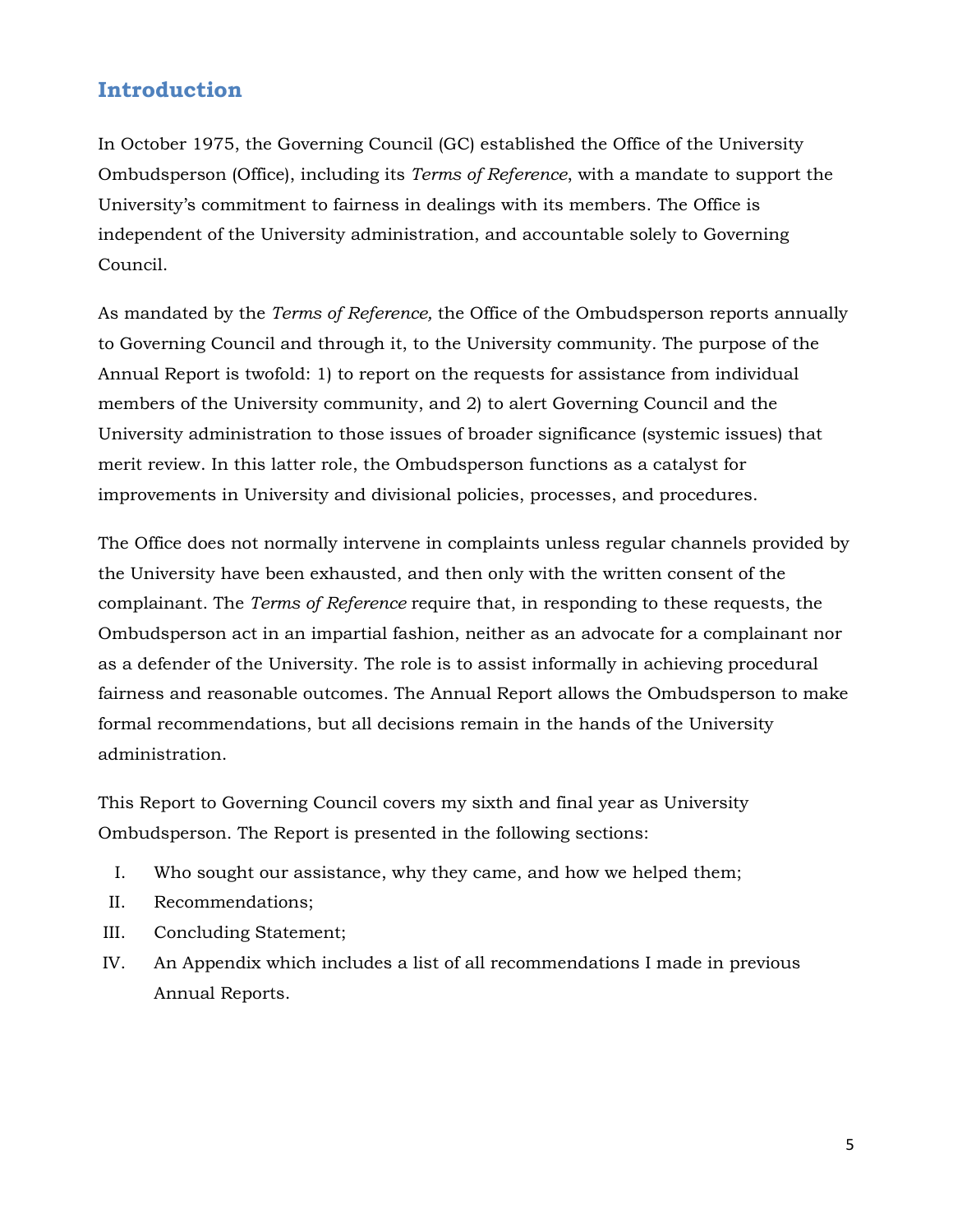## **I. Who Sought Our Assistance, Why They Came & How We Helped Them**

The Office dealt with 358 complainants: 331 of which were new cases; the remaining cases were carried forward from the previous year. The number of new cases received was slightly lower than the 341 new cases received by the Office in 2019-20. By June 30, the Office had closed 325 cases, leaving 33 in progress. In order to give a picture of the workload of the Office, Figure 1 and the section on the assistance we provided refers to the Office's total caseload in 2020-21, i.e. both new and continuing cases. When discussing who contacted us and why, I will refer to only new cases opened during the year, in order to enable tracking of trends over time





## **Who Sought Our Assistance?**

The following section describes the various constituent groups who sought our assistance. "NJ" ("No Jurisdiction") refers to those who were either not part of the University of Toronto community, and/or their concerns were not within our purview according to the *Terms of Reference* for our Office, set by the GC. Throughout this Report, our statistics reflect what we were told by complainants. We asked for, but did not require, complainants to complete every item in our Request for Assistance form.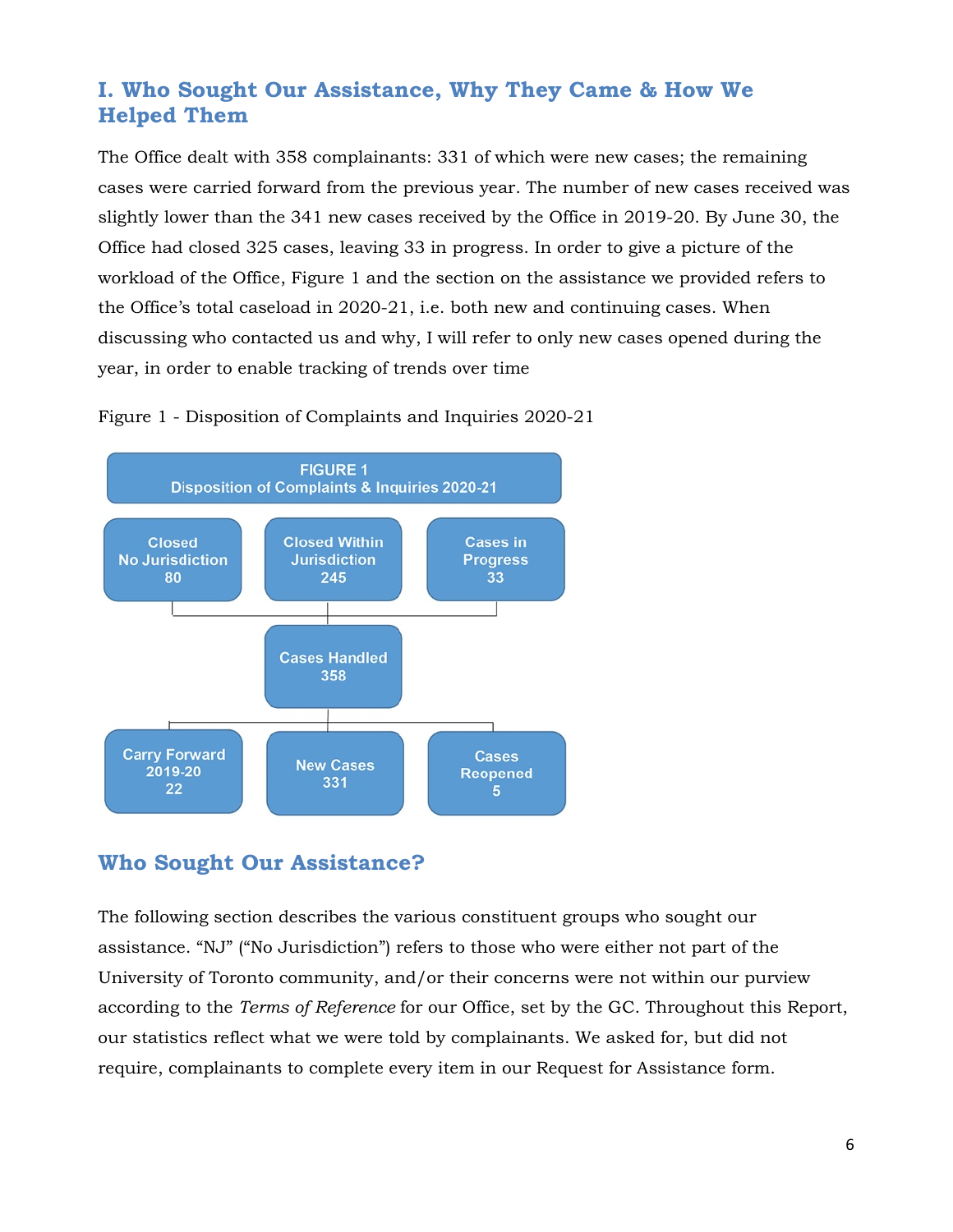Figure 2a illustrates case counts by constituency. Most numbers were comparable to those in 2019-20, with a few exceptions: The number of graduate students who sought assistance was lower (72 vs 94 in 2019-20); the number of complainants in the NJ category was higher (83 vs 60), and the number of administrative staff who contacted the Office was lower (15 vs 19).





**Undergraduate students:** Of the 138 cases brought by undergraduate students, 76 were from UTSG; of these, 55 were in the Faculty of Arts & Science (compared to 64 in 2019- 20). All other UTSG complaints were scattered among the other academic divisions. Of the 40 cases brought by UTM students, 9 were in Life Sciences, 6 in Computer Science, and the remaining were scattered among the other academic departments. Of the 21 UTSC students who contacted the Office, 9 were in Computer and Mathematical Sciences, and the remaining were scattered among six other departments. One student did not identify a campus or academic division.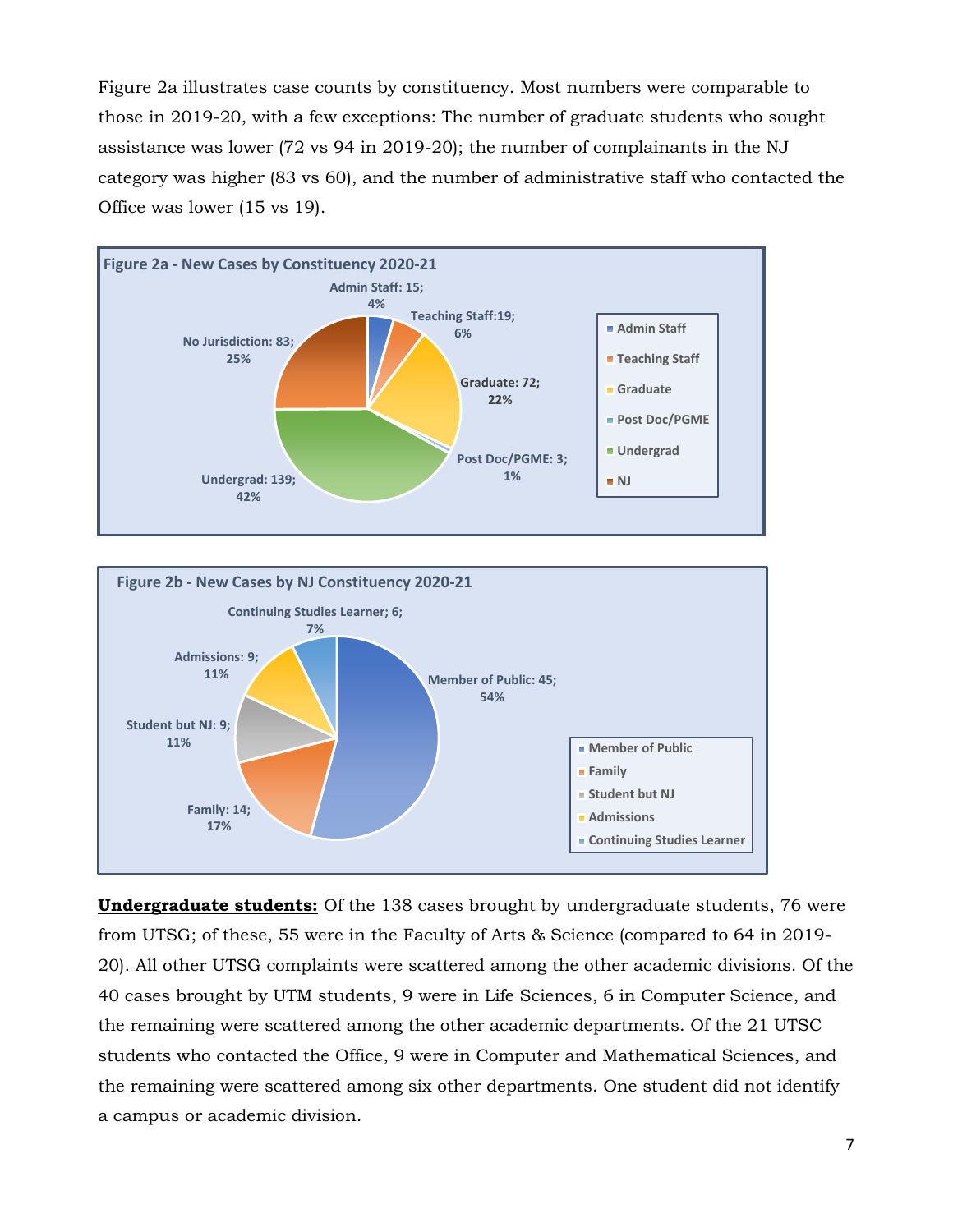**Graduate students**: Considerably fewer graduate students sought assistance, compared to 2019-20 (72 vs 94). Of these, 66 were from UTSG departments, 4 from UTM, and 2 from UTSC. An examination by SGS Division revealed that 15 were in Division 1 (Humanities), 22 in Division II (Social Sciences), 6 in Division III (Physical Sciences), 25 in Division IV (Life Sciences), and 4 were unknown.

**Administrative Staff**: Fifteen administrative staff members contacted the Office for assistance, compared to 19 in 2019-20.

**Teaching Staff**: The number of teaching staff who contacted the Office (19) was comparable to the number in the previous year (21).

**No jurisdiction**: Of the 83 complainants over whom our Office had no direct jurisdiction, the majority (n=54) were members of the public with various issues, including applicants for admission to the University, individuals with complaints about social media posts of members of the University community, and alumni whose issues did not occur while they were students. Others were family members of students, students in continuing studies courses, or students whose issues did not fit within the Office's Terms of Reference. The percentage of "No Jurisdiction" cases (25%) was comparable to last year.

**Ombudsman Ontario**: We had no inquiries from Ombudsman Ontario.

## **Why Did They Contact Us?**

We classified the reasons why individuals, regardless of their constituency, contacted us in two steps. First, we assigned each case to one (or occasionally more) of four broad categories to give a more general overview of the nature of concerns. Next, we assigned each concern to one or more of a wide range of sub-categories.

The list of broad categories and sub-categories is as follows:

**Academic**: academic integrity, academic policy/procedures, admissions, grading concerns, petitions/appeals process, graduate candidacy termination, graduate supervision, intellectual property, research misconduct, teaching methods.

**Campus Life**: campus police, privacy, residence, student groups, and student services.

**Administrative**: administrative policy/procedure, fees/financial aid, health/dental plan opt-out, and some human resource concerns.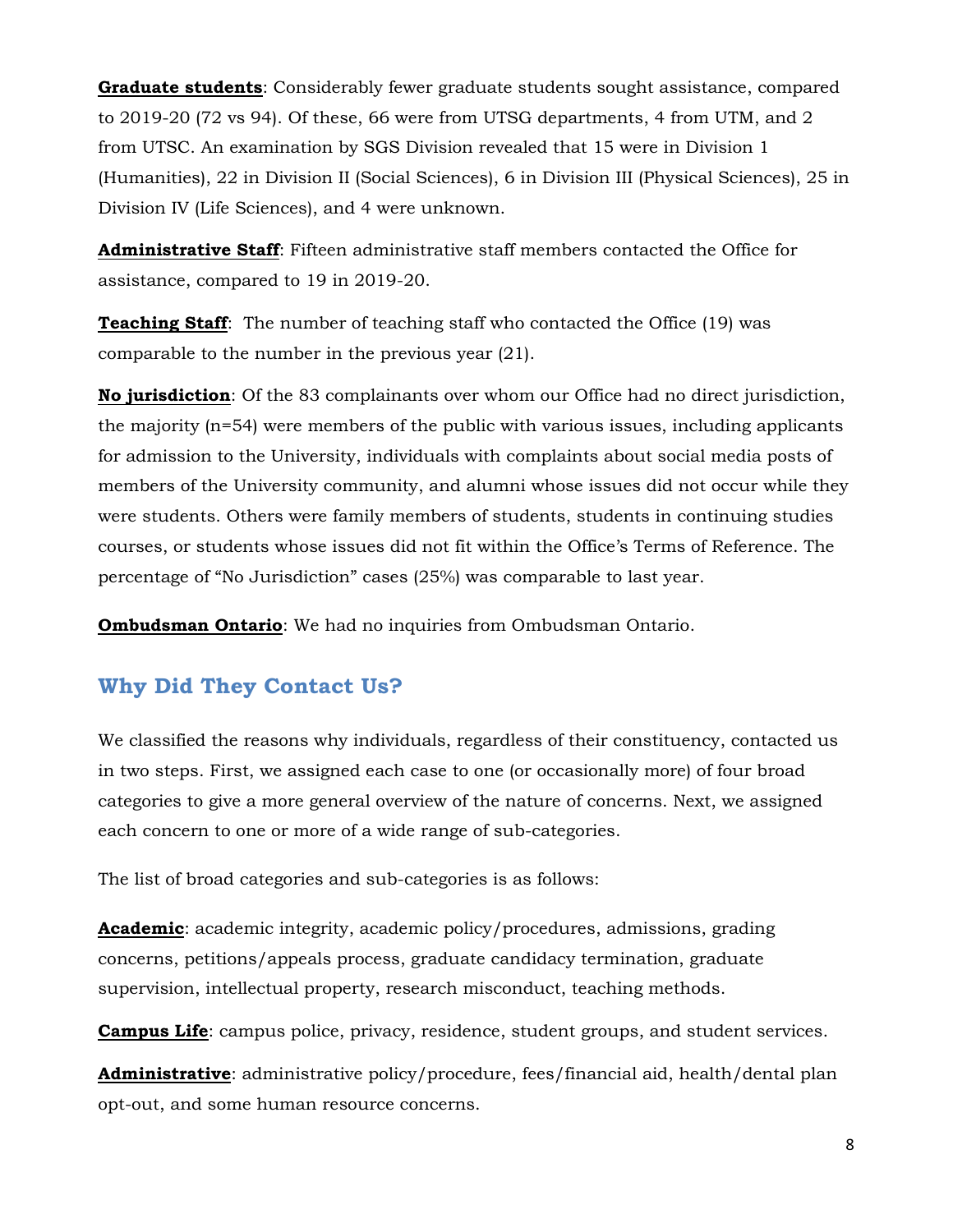**Work/Learning Environment**: accessibility, civility, classroom environment, discrimination, environmental safety, harassment/bullying (non-sexual), mental health; sexual violence/harassment.

Figure 3 shows the breakdown of all new cases received by the broad category. Cases related to academic issues continued to be the most common. Cases related to administrative issues and the work/learning environment were the next most common, followed by campus life issues.



## **Student Issues**

Figure 4a shows the broad category of reasons students gave for seeking our assistance during 2020-21. Given that most learning took place remotely because of the pandemic, it is not surprising that campus life concerns were lower in 2020-21 (18 compared to 37 in 2019-20), but work/learning environment concerns went from 0 in the previous year to 23 in 2020-21.

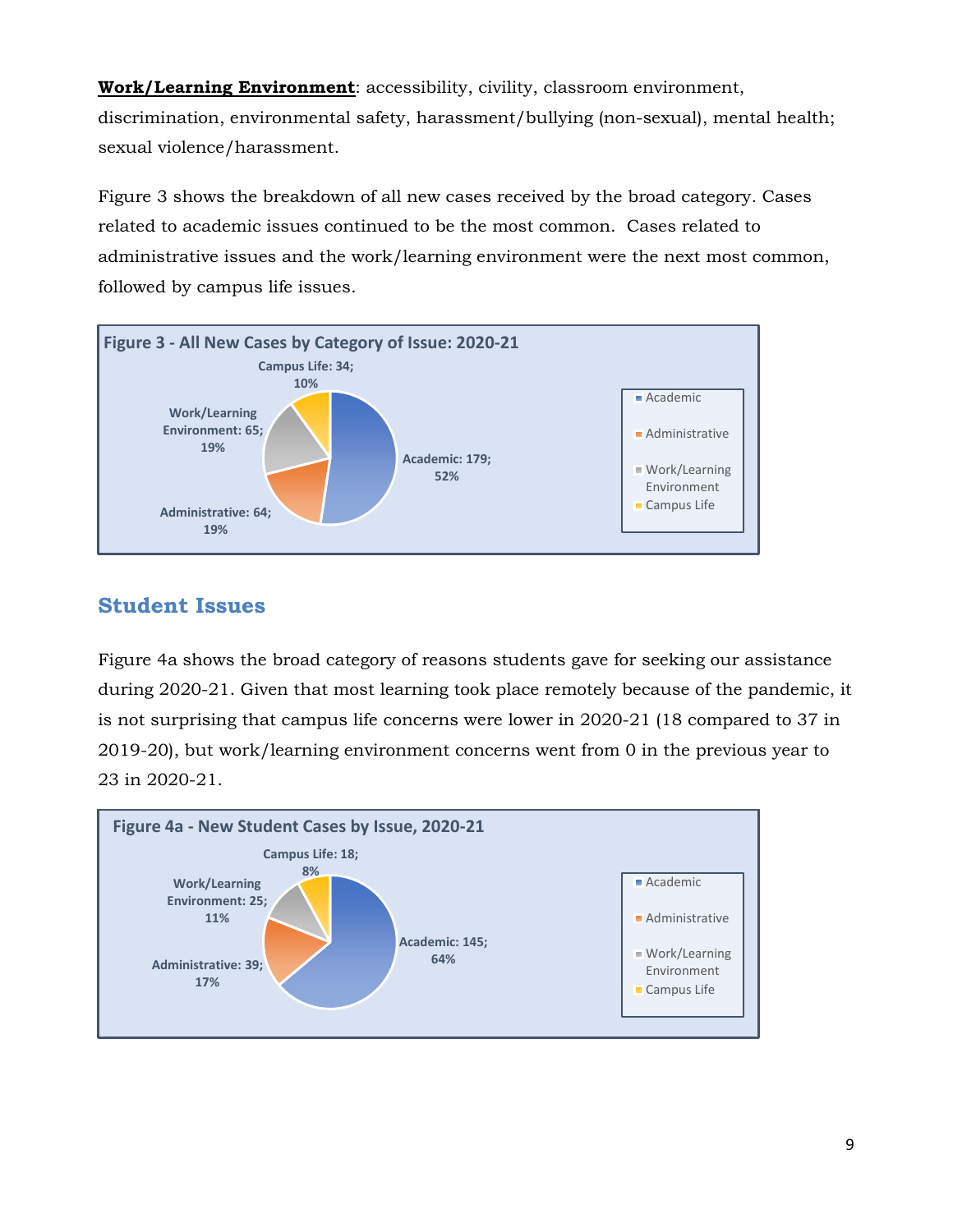Figure 4b shows the sub-categories of student concerns. The most common concerns were academic integrity issues (n=37), teaching methods related to the switch to remote learning (n=36), grading (n=31), fees/financial aid (n=29), and a variety of concerns about the impact of COVID-19 on teaching and learning (n=29).



## **Issues Brought by Administrative and Teaching Staff**

**Administrative Staff**: Figure 5a shows the concerns about which staff contacted us in 2020-21. The number and types of concerns were comparable to the previous years. The majority involved various HR related matters, including discrimination/inequity, harassment/bullying/incivility, and job loss. One case alleging incivility and harassment, brought initially by two staff members and subsequently joined by three former staff members, was sufficiently serious that I brought it to the attention of senior administration and requested an investigation.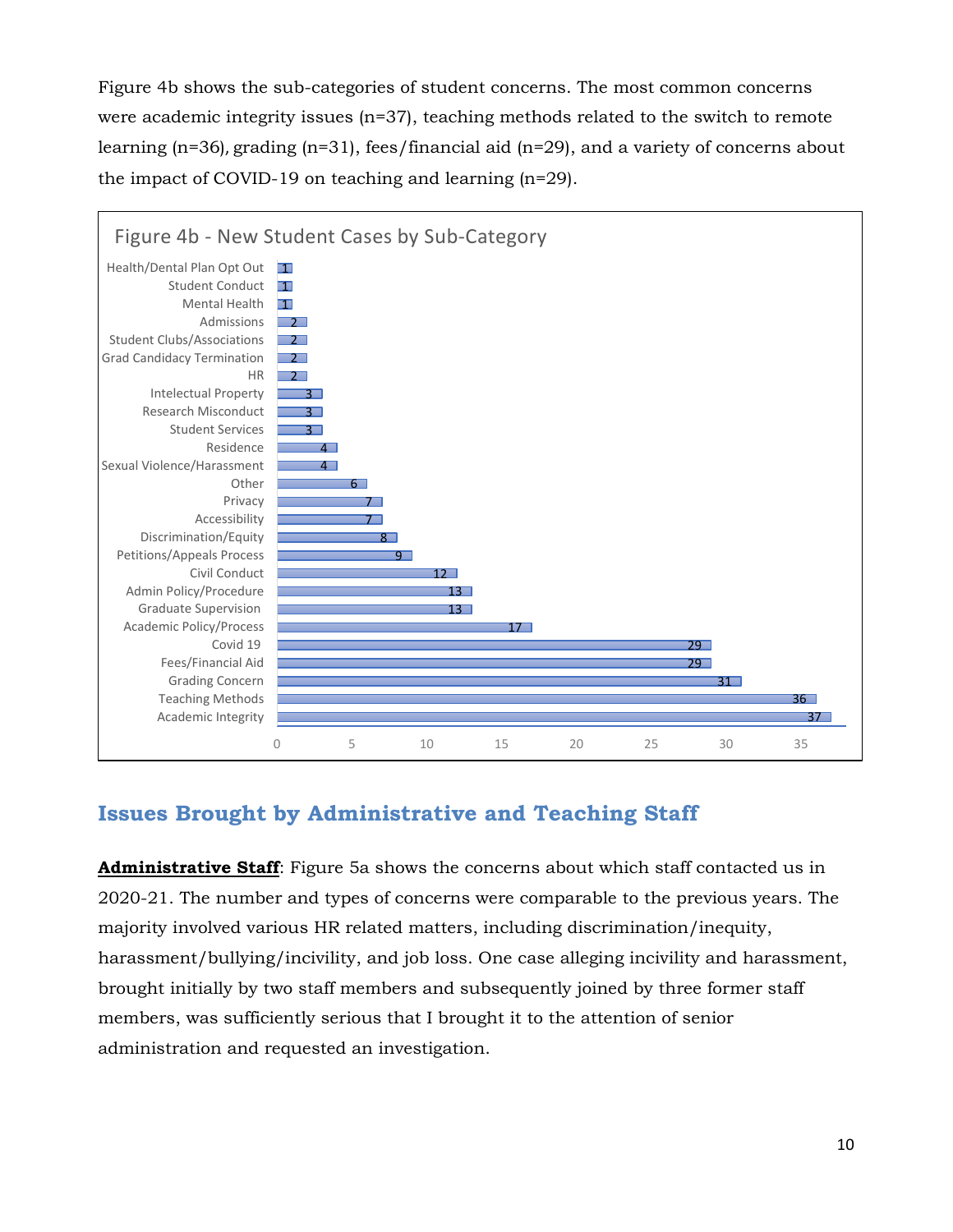The case was thoroughly investigated and handled with fairness for all parties and has been closed.



**Teaching Staff**: Figure 5b shows the 21 concerns about which 19 members of the teaching staff contacted us. There were no remarkable changes in types of concerns or the number who reported them, compared to 2019-20. As with the administrative staff issues, civil conduct was the most common concern (n=7).



## **How Did We Help?**

Figure 6 summarizes the types of assistance the Office provided for the 325 cases which were closed during 2020-21. We offered more than one type of assistance for most cases. Most issues were resolved promptly, while the more complex ones often took several months. As in the previous year, providing information and providing referral(s) were the two most common types of assistance.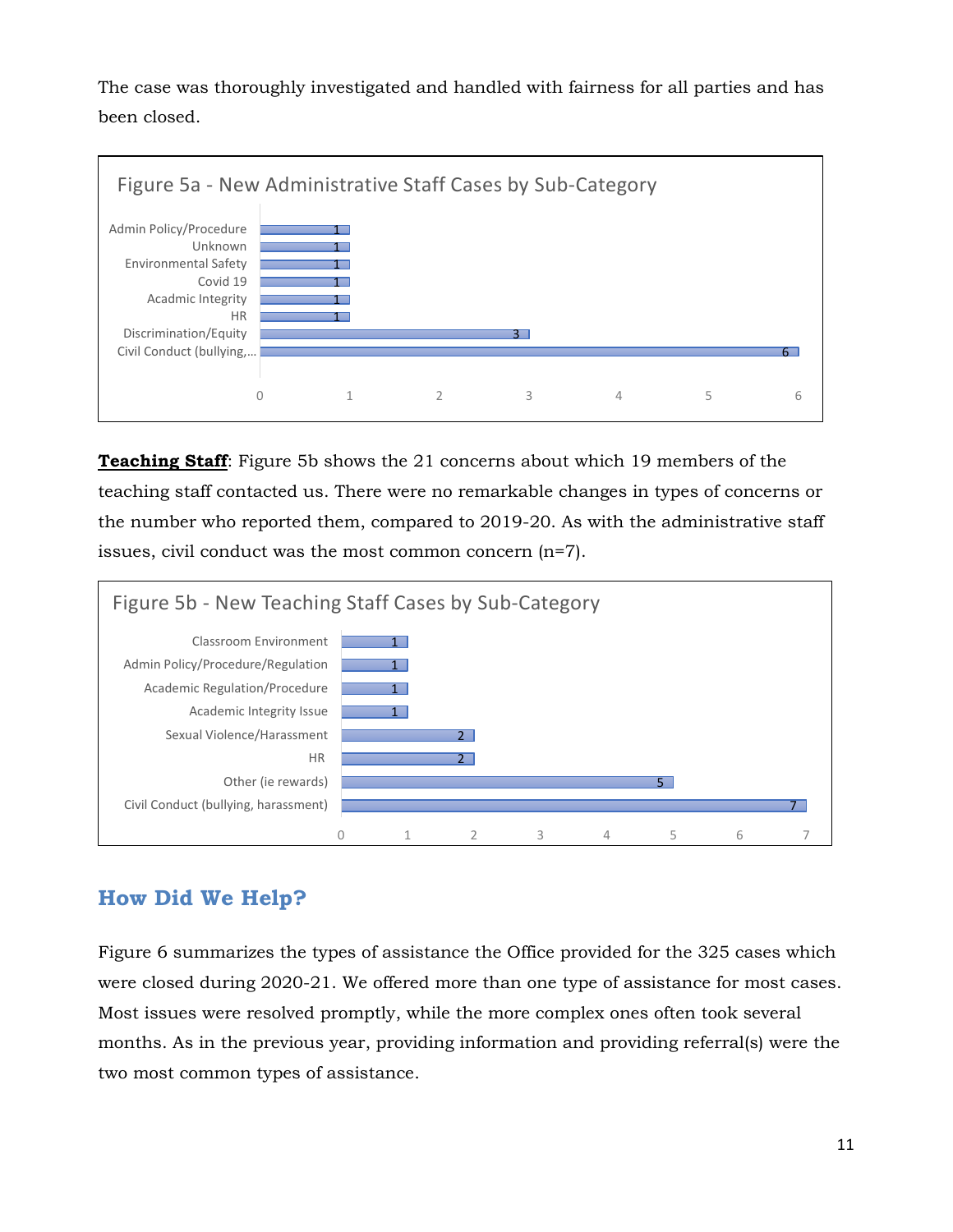We conducted 9 inquiries; these were cases which required extensive examinations of email correspondences and often several (virtual) meetings with University administrators and the complainants.



## **Key Findings and Emerging Trends**

The total caseload  $(n=358)$  was close to that of the previous year  $(n=370)$ . The concerns brought to the Office were generally comparable to the concerns in previous years. We were not surprised when we had to create a sub-category of "Covid-related concerns since the year was one in which all members of the University community had to adapt very quickly to new rules and remote teaching methods. Academic integrity issues more than doubled, compared to 2019-20, probably reflecting challenges in revising teaching and evaluation methods to fit the context of remote learning (these were not included in the COVID sub-category unless specifically indicated in the complaint).

A sizeable percentage (25%) of the new cases were in the "No Jurisdiction" category. As in past years, when appropriate we offered advice as to where to take the concern, but we aimed to avoid burdening University staff with frivolous or vexatious complaints. One emerging trend relates to complaints about postings on social media. These complaints are of course beyond the scope of the Office. To date the complaints have been generally frivolous, e.g. someone saying something online that someone else doesn't like. But as in past years, we encouraged anyone whose complaint may have warranted a police investigation, e.g., because of the perceived threat of harm, to report it to the appropriate authorities.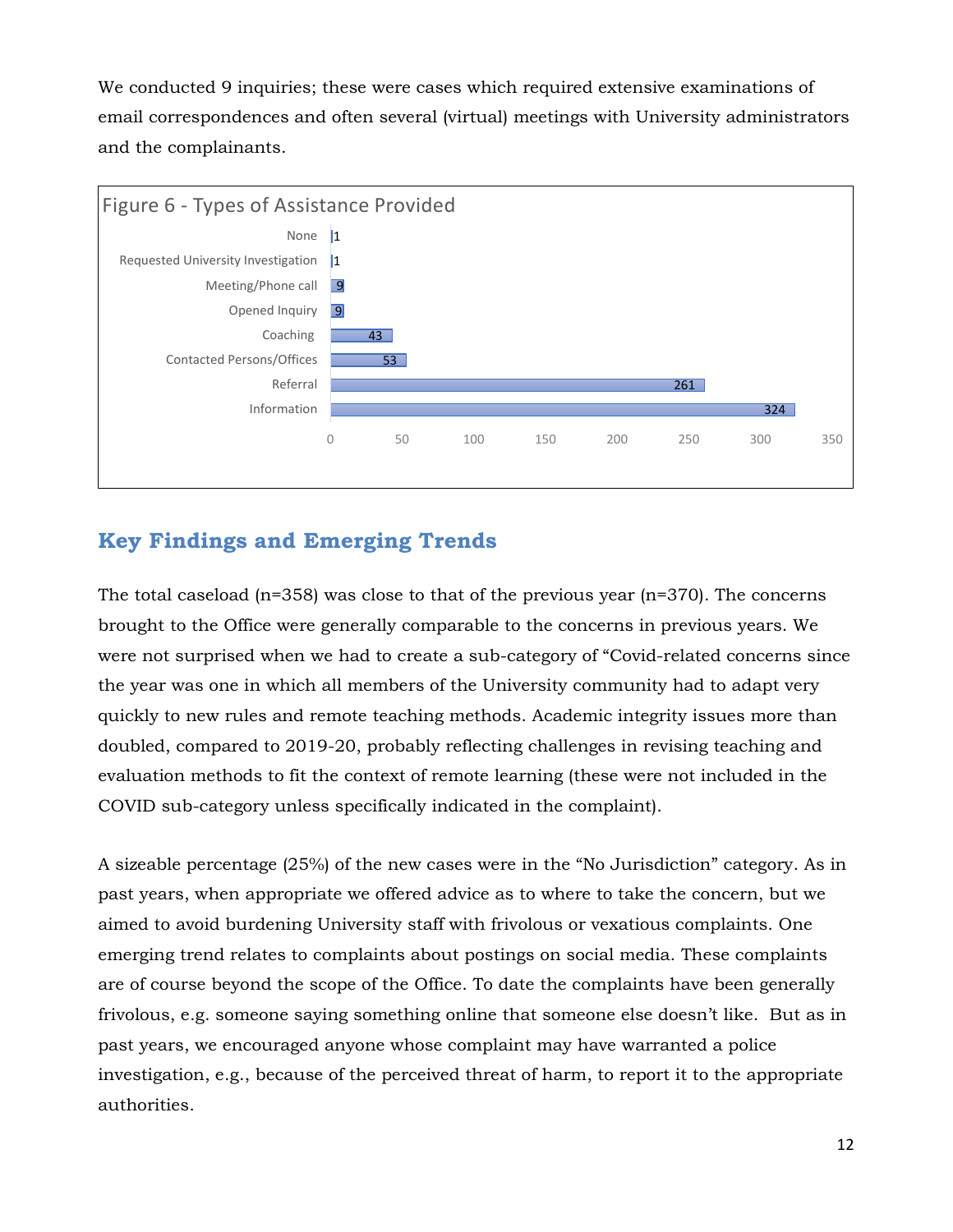## **II. Recommendations**

My first two recommendations concern ways to support those in management positions. While the recommendations focus primarily on those in the Professional Manager (PM) category, there are also implications for newly-appointed teaching staff. PMs in particular can feel quite isolated, caught between faculty members who have their own collegial support systems, and unionized staff. New PMs may have no experience or formal training in management, and little access to peer support. Since they have neither a union nor a faculty association to consult, both new and experienced PMs can feel quite vulnerable when they experience conflicts with superiors or faculty members. Some lack knowledge of how to manage, and others feel isolated.

The University already offers or is planning many learning opportunities for PMs, within the Centre for Learning, Leadership, & Culture [\(https://ulearn.utoronto.ca/\)](https://ulearn.utoronto.ca/). Courses and webinars, either in place or under development, cover areas such as leadership, management, coaching, and mentoring. One such example is the popular Rose Patten Mentorship Program. Another is the Manager's Academy.

My first two recommendations are:

- 1. Consider developing mechanisms to facilitate informal support networks for PMs. While some PMs in large academic units may already have such networks, those in smaller units may benefit from help in connecting them with others in similar positions, both inside the University community and through involvement in professional associations external to the University.
- 2. Consider an enhanced communication strategy, aimed at informing PMs about and encouraging them to take advantage of the many learning opportunities that are or soon will be available. In particular, priority could be given to publicizing the Manager's Academy, which is aimed at new managers, and the many aspects of effectively building and leading a team [\(https://ulearn.utoronto.ca/leadership\)](https://ulearn.utoronto.ca/leadership).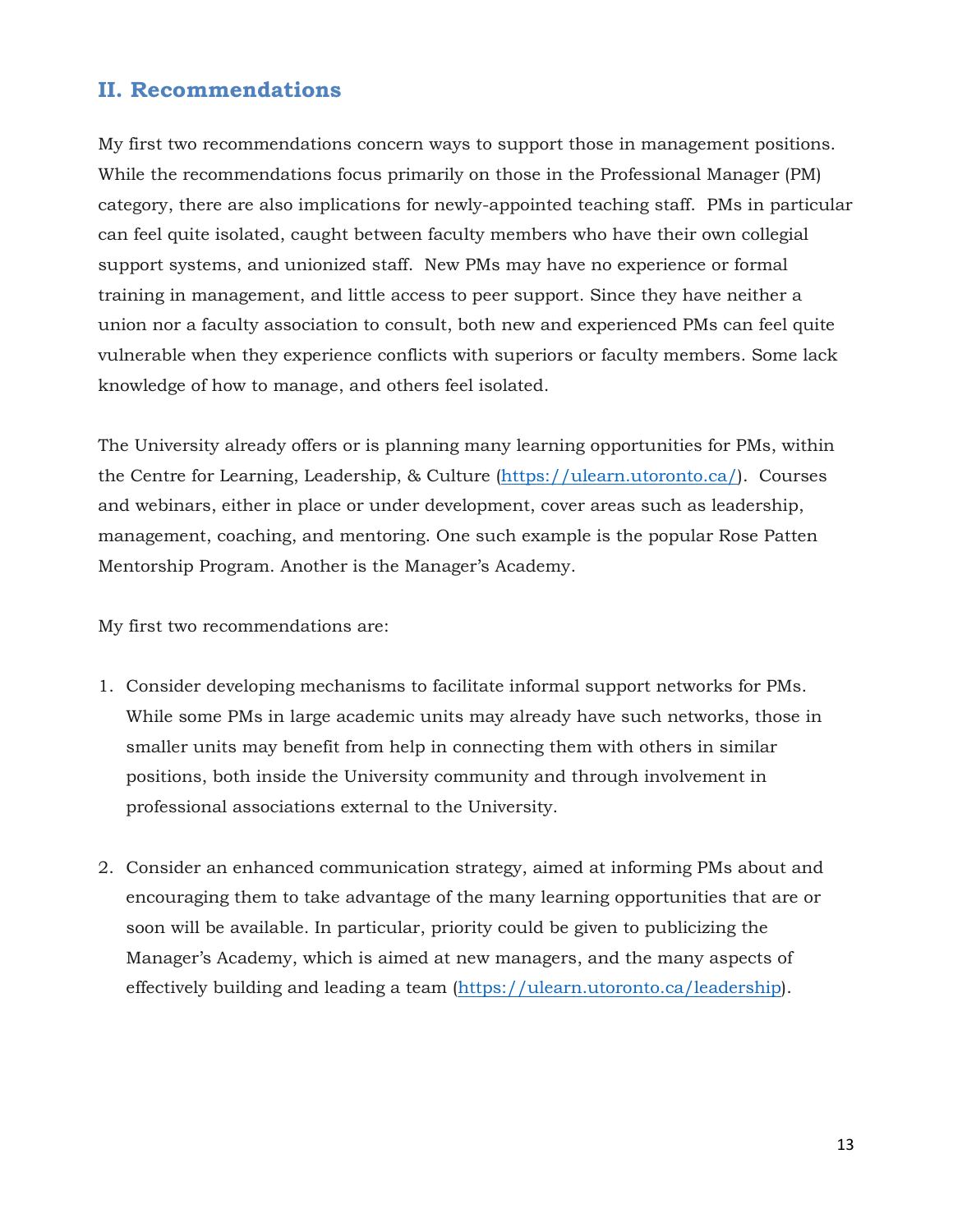My third recommendation pertains to all academic units and all members of the University of Toronto community. During my tenure as Ombudsperson, I have observed a pattern which cuts across all categories of the University community. Graduate and undergraduate students in diverse academic units have come forward as individuals and in groups to report bullying and harassment by teaching staff, in classrooms and in laboratories. Administrative and teaching staff have made similar complaints about their superiors. In all instances reported to our Office, the bad behaviour has gone on for years. Those who come forward do so while aware of the distress that the ensuing process would cause them, and fearful of the potential for harm to their own careers. Some have made formal complaints, others have written open letters, and still others have decided not to do either. As with the "Me Too" movement, there is no evidence that the problem has increased, but rather, those experiencing the problem have felt more confident in bringing their cases forward. Nor is the problem unique to the University of Toronto; it is reflective of a worldwide pattern of increased disclosure.

The appointment of Professor Kelly Hannah-Moffatt in the newly-expanded role of Vice-President, People Strategy, Equity and Culture is a sign that more support will be available for employees engaging in complaints processes. Students need similar support. My third recommendation is:

3. I encourage the University to examine its policies and practices in regard to uncivil conduct and harassment, with an eye towards a) encouraging disclosure of problems, b) improving the clarity of the policies and guidelines, c) increasing the transparency of the processes, and d) enhancing the quality and alacrity of responses to complaints. A critical examination of how these complex problems have been handled *across academic units and across constituencies* (students, staff, and faculty), could lead to recommendations with wide-ranging benefits for the University community.

Finally, a reference to past recommendations:

The Committee to Review the Office of the Ombudsperson recommended that Administration report to Governing Council annually, on progress in implementing the accepted recommendations of the Ombudsperson. This is a principle of good governance, one which I articulated in my first Annual Report. To assist Governors in monitoring the process, Appendix A lists, by year, each of the recommendations I made in my prior Annual Reports.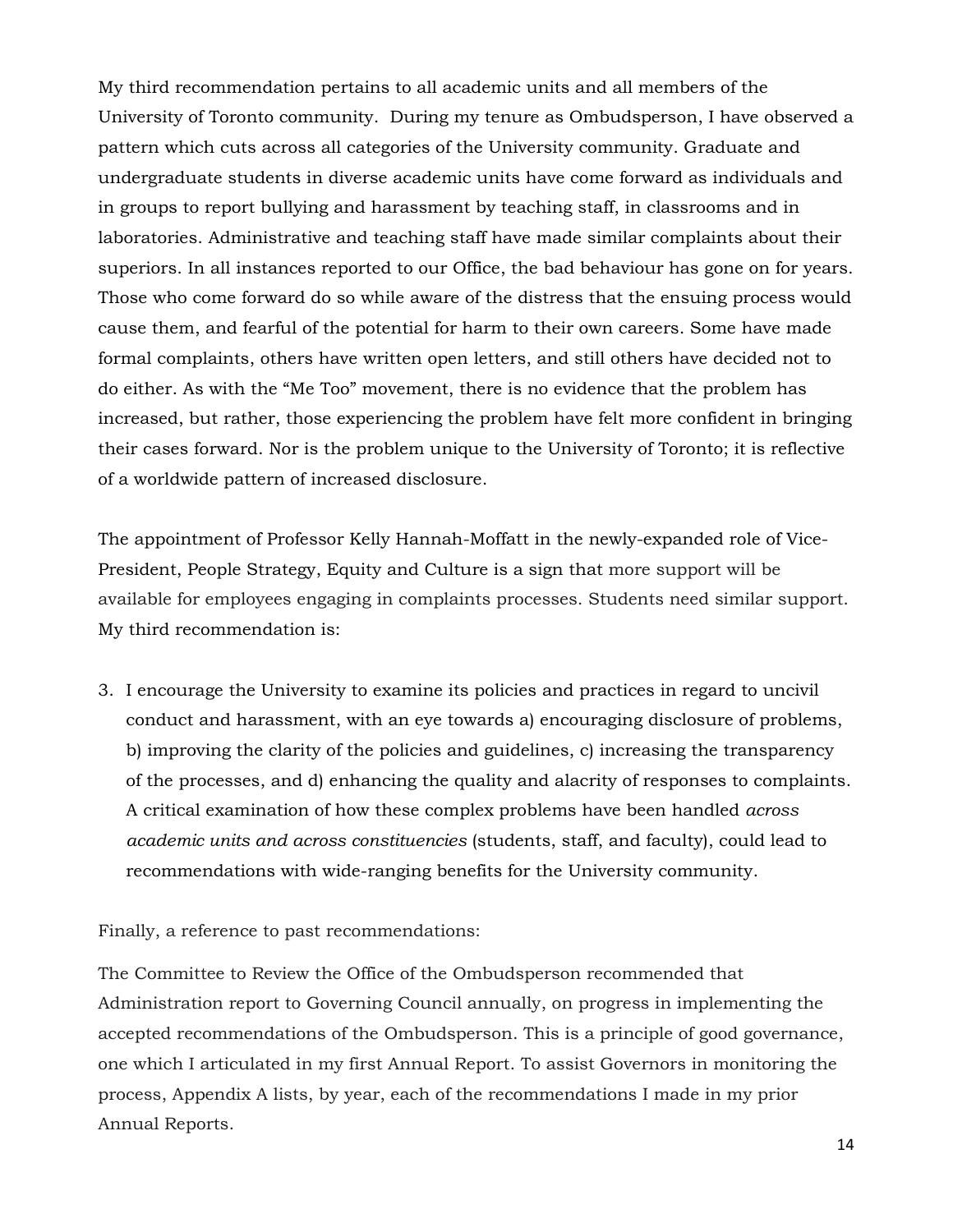## **III. Concluding Statement**

After an extremely rewarding academic career, I was given a great gift—six years of service as the Ombudsperson for the University of Toronto. It has truly been an honour and a privilege.

I benefited greatly from the support of Sheree Drummond and Anwar Kazimi, while relying on excellent frontline work of the staff of the Office -- Emma Thacker, Cindy Ferencz-Hammond, Kristi Gourlay, and Stephanie Goldner. I would also like to acknowledge and thank the many members of the administrative and teaching staff, whose responses to our inquiries were invariably prompt and thorough. Finally, a sincere thank-you to those who brought their concerns to our Office.

El Hodwar

Ellen Hodnett, PhD, FCAHS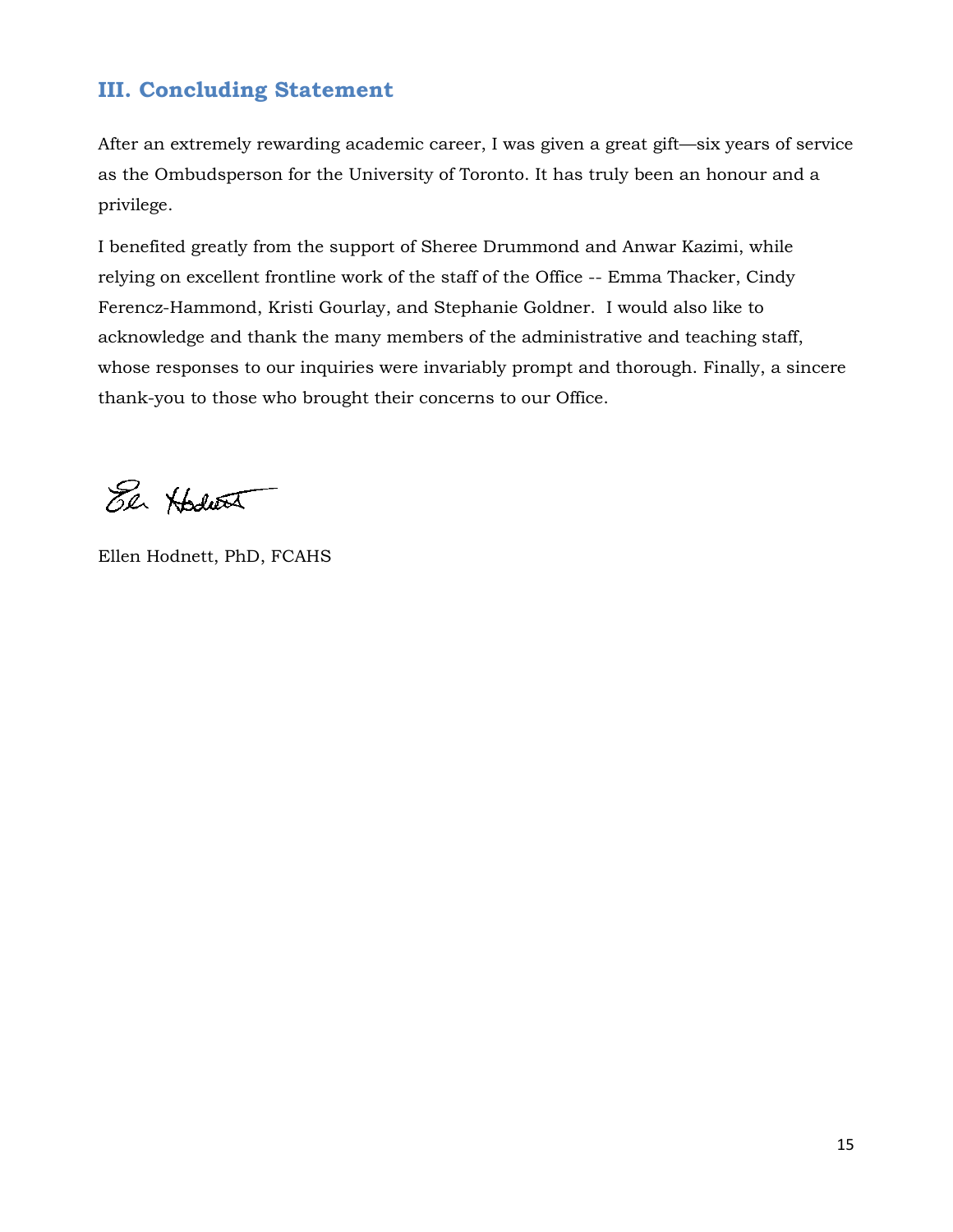#### **IV. Appendix A - List of Recommendations 2015-16 to 2019-20**

#### **2015-16**

- 1. Develop and implement a multi-faceted, pedagogically grounded plan to assist academic units in accommodating student mental health needs, especially in those programs that are structured in cohort-based or lock step modes.
- 2. Ensure consistency and accountability in the application of relevant guidelines and regulations across academic units. There were situations this year in which other members of the University community and the wider community were potentially at risk, because of lax application of the Code of Student Conduct and School of Graduate Studies policies on leaves of absence and extensions of the length of time to degree. There are and should always be exceptions in unusual circumstances, but the exceptions should not become the norm.
- 3. Require a section on accessibility and accommodation in all new program proposals submitted to the Committee on Academic Policies and Programs of Governing Council, as well as in the periodic reviews of existing programs, and proposed changes to programs, as part of UTQAP (University of Toronto's Quality Assurance Process: There should be a description of the potential or actual problems in accessibility and how (and if) they have been or are being overcome. The plan should require accountability. Programs that lack sound pedagogical rationale for restricting accessibility and refusing recommended accommodations should be given clear guidelines, and a timeline, for either providing the rationale or making necessary changes.
- 4. Develop guidelines and supports for professional programs who are dealing with students with mental health issues which create the potential for harm to the wider community. When a student is in a professional program which will prepare her/him to interact with vulnerable populations, there is a special ethical obligation to protect the public, both during clinical practica in the program, and after graduation. The guidelines should acknowledge the need to balance the rights of the individual student with the need to protect the wider community.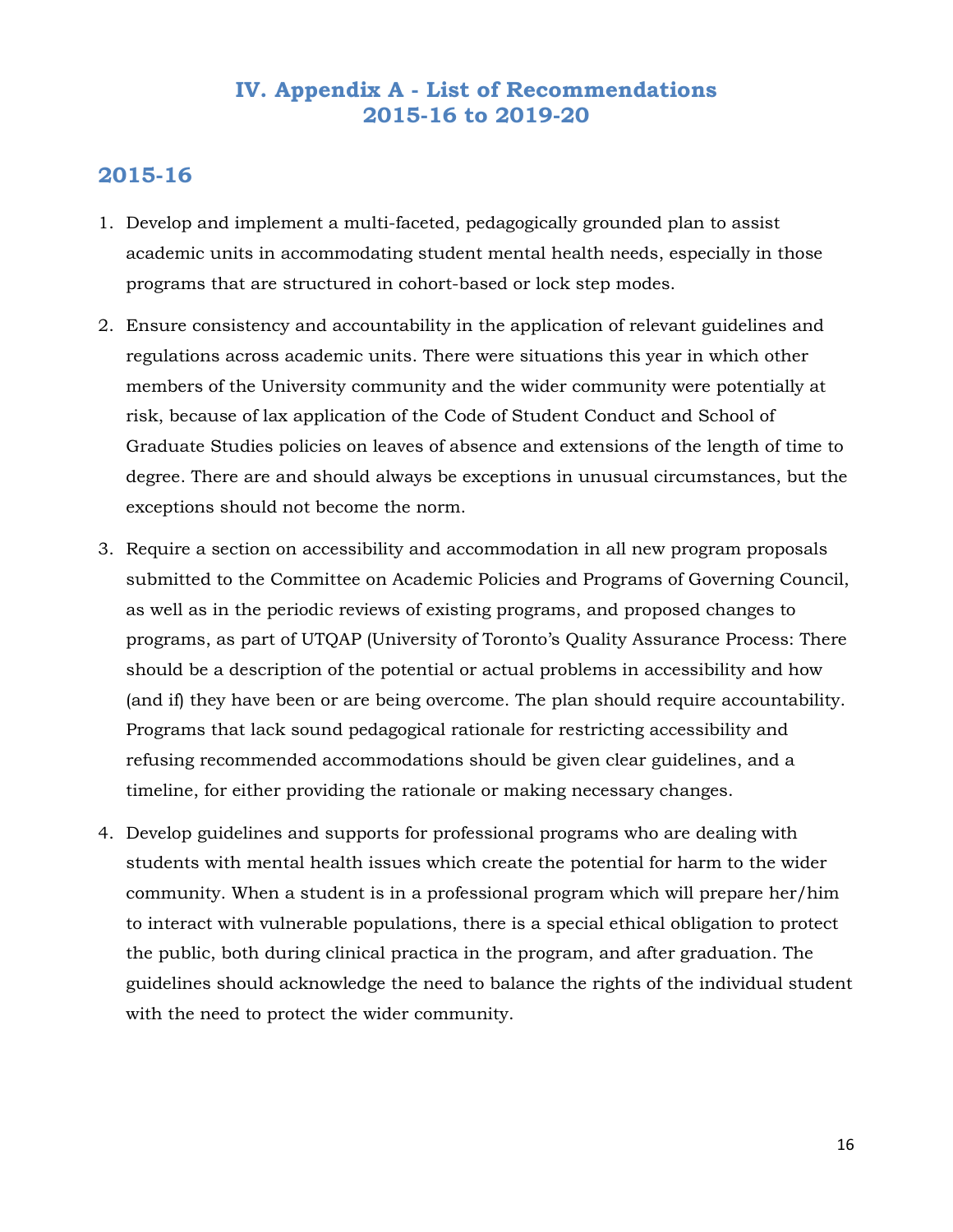- 5\*. I ask that the University administration provide an annual update to Governing Council, on progress being made in implementing those recommendations from the Ombudsperson's Annual Report which had been previously accepted. The update would logically occur simultaneously with the review of the Annual Report of the Ombudsperson. Some recommendations require more than one year to implement, and others must be modified as circumstances change. An annual update would allow Council members to follow and understand the process.
- 6. I request that our Office be provided with a brief description of the process used in the decision to institute "no trespass" orders, and the general mechanism whereby such orders may be reviewed/ appealed.
- **\*** Not accepted in Administrative Response.

#### **2016-17**

No new systemic issues were identified, and thus no recommendations were made.

#### **2017-18**

- 1. Investigating Serious Allegations Within an Academic Unit. At present, students making serious allegations (such as bullying, harassment, professional and/or academic misconduct) about professors may be left under the supervision of the professors, while an investigation (which can take many months) is undertaken. I recommend that the University implement measures to protect the students from real or perceived threats while the investigation is under way. I am also concerned about the need for complaints of this nature to be responded to in an expeditious fashion, given the impact on all parties, and students in particular. There may be ways to make the process more efficient. When an investigation into serious, complex issues is launched at the request of the Ombudsperson, it would be helpful if s/he were provided with the terms of reference given to the investigator, as well as regular progress updates.
- 2. Responsiveness of Campus Police to our Inquiries. I recommend that Campus Police be instructed that they have a duty to respond to inquiries from our Office. For several years, pre-dating and during my term in Office, Campus Police have been largely unresponsive to our inquiries.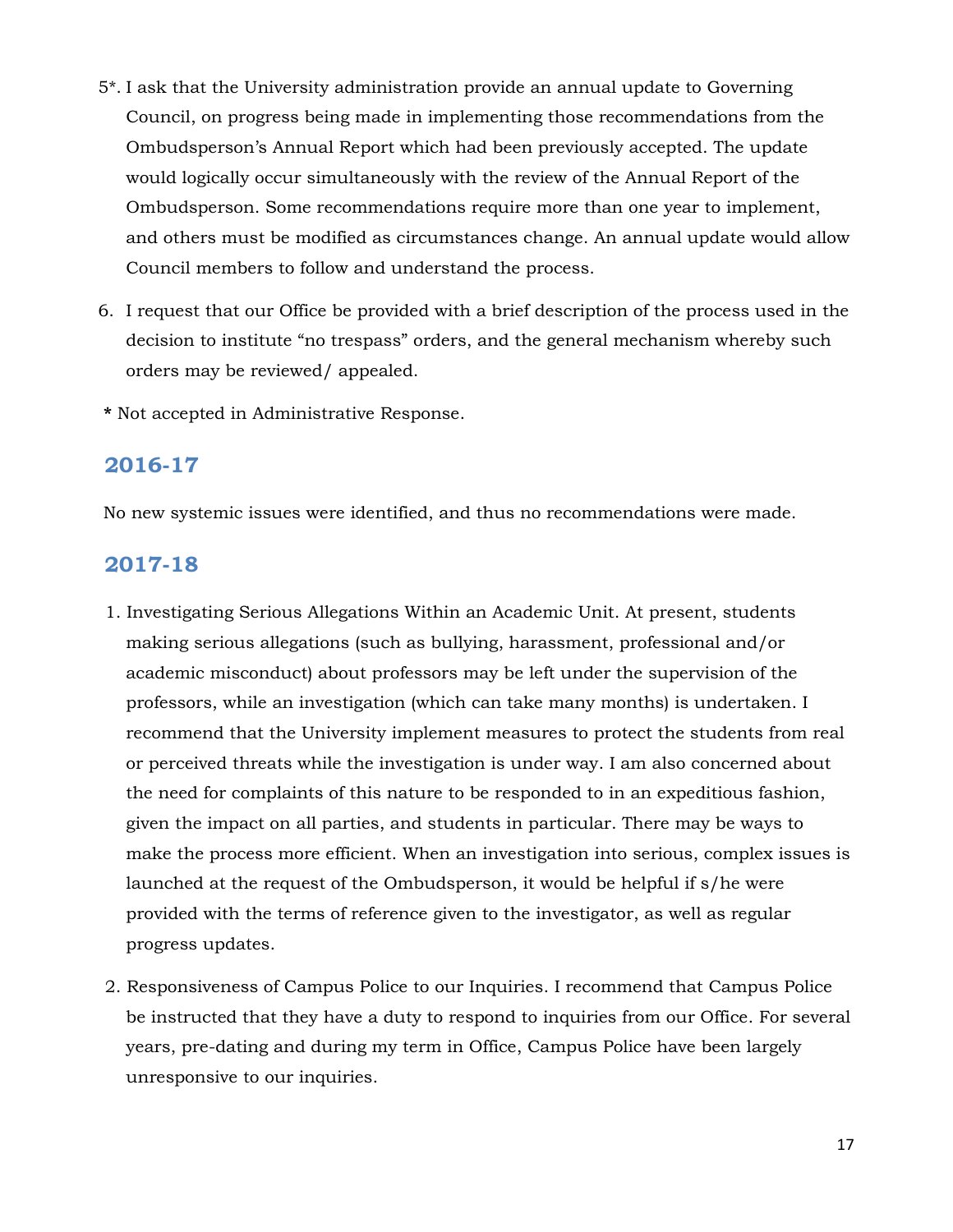3. Internal Policies of Graduate Departments. I recommend that Graduate Departments review their internal policies, to ensure they have solid and transparent rationale for policies which are more restrictive than those covered by policies of the School of Graduate Studies (SGS).

## **2018-19**

- 1. When an external investigator produces a report and recommendations, the summary of the report and recommendations should be written by someone who was neither directly nor indirectly the focus of the complaints.
- 2. Consider offering an option for undergraduate students which is similar to that offered by the School of Graduate Studies, whereby students, who are on approved leaves of absence or whose registrations have been suspended because of poor academic performance, can continue to access services which will help them to succeed when they return to their studies. The concerns of most clients fell into multiple categories of issues, so this number does not represent distinct issues.
- 3. The School of Graduate Studies should consider developing and implementing a strategy which identifies, celebrates, and effectively communicates the characteristics of optimum learning environments for students in basic science laboratories.

## **2019-20**

- 1. All divisions should ensure that information about the academic appeals process is transparent and easily accessed on their websites and other resources for students. In some cases, the process for graduates versus undergraduates is unclear, and in others it is unclear that students have the right to appeal beyond the departmental level.
- 2. Every academic unit and campus resource should set up a system to regularly run a tool which identifies broken website links.
- 3. Rather than the commonly used "one size fits all" email address for all inquiries, it would be helpful to list email addresses linked to specific areas of responsibility within an academic unit or campus resource.